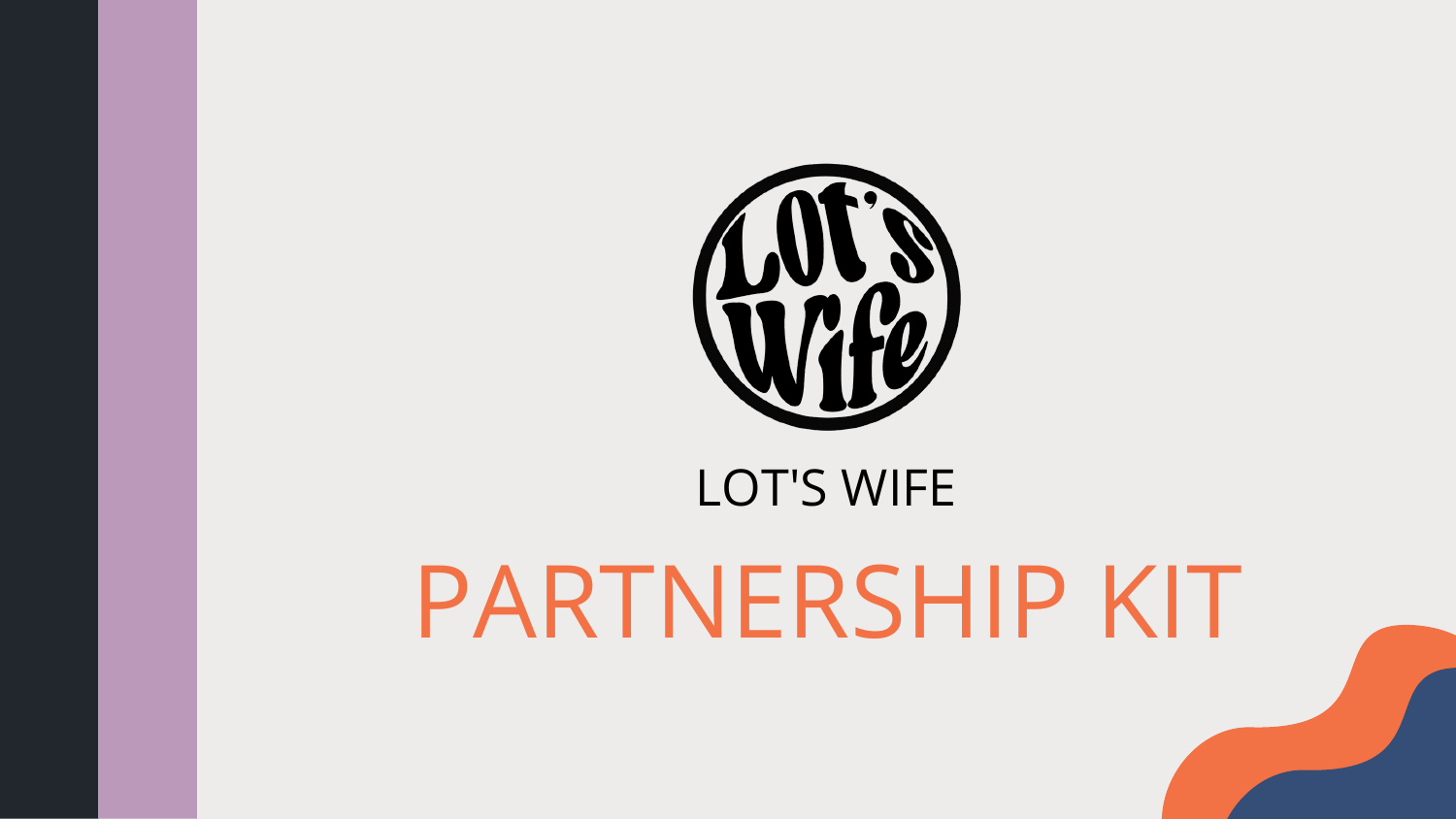# **ABOUT LOT'S WIFE**

Based at Monash Clayton, student-run magazine Lot's Wife has been a fundamental part of campus life since 1964.

Catering to students primarily between the ages of 18-25, Lot's Wife is distributed free of charge both digitally and in hard copy throughout the semester. With content exploring a broad range of topics relevant to student life and interests, Lot's Wife holds a strong readership of approximately 25,175 students and a pick-up rate of 100%.

Reflecting the increasingly digital nature of student media, Lot's Wife also maintains an active online presence. Our social media following continues to grow, with 4,129 students currently following Lot's Wife on Facebook and Instagram and posts reaching an average of 21,702 students per month. Over 1,000 students visit our website each month. Digital editions of the magazine are published on our website and hosted on Issuu, with 33,346 readers to date (roughly 3,334 readers per online edition).

With an active online presence reaching over 21,702 students per month, and a print run of 9,500 magazines per year, advertising through Lot's Wife presents a fantastic opportunity for your brand to connect with the student market.

Ready to advertise with us, or have any general enquiries? Get in touch with our marketing team, Olivia Tait and Dimitri Tsivelekis, by emailing msa-lotswife@monash.edu today.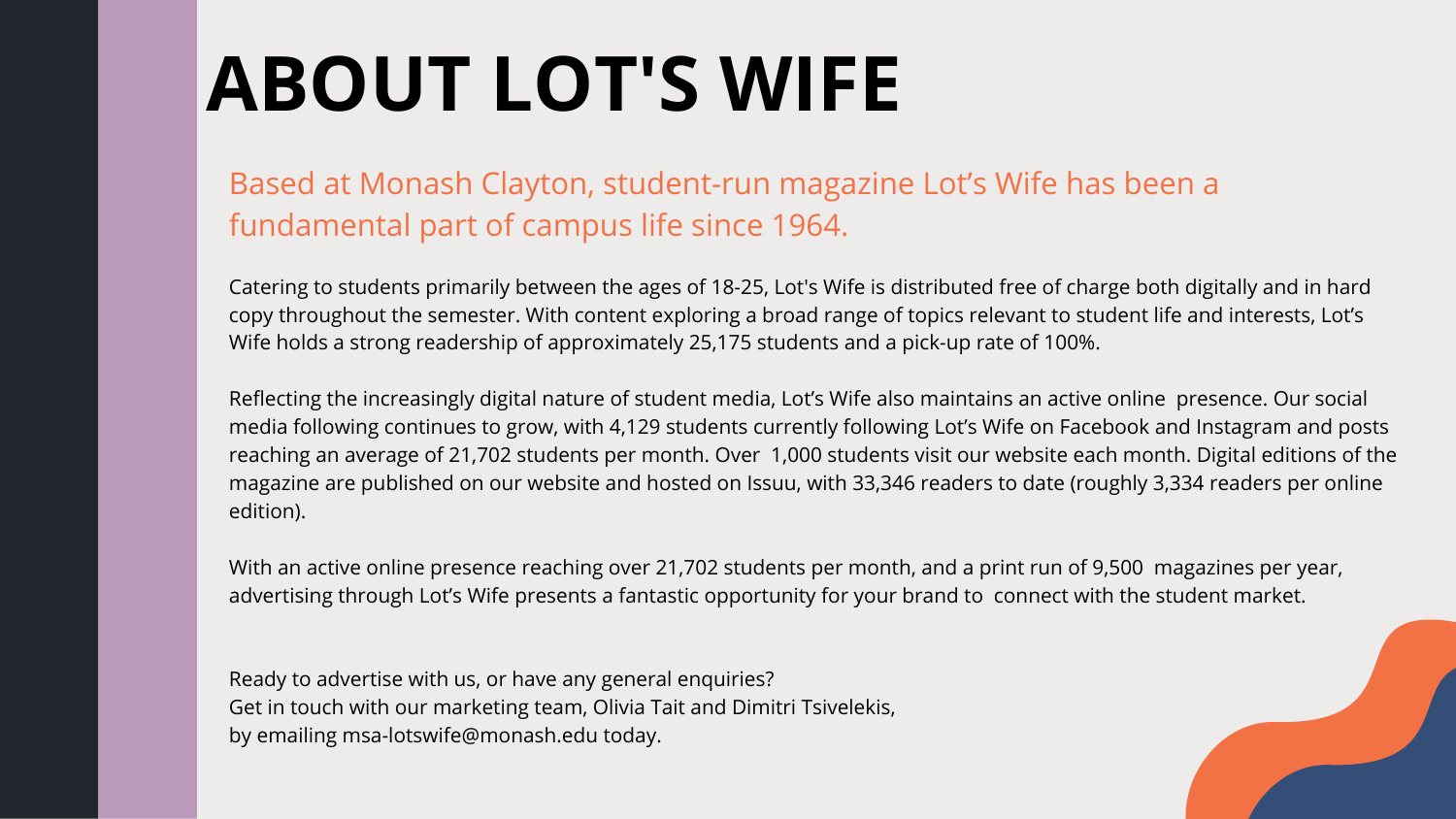# **AD RATES - MAGAZINE**



## TWO PAGE SPREAD \$1100

EIGHTH PAGE \$200

FULL PAGE \$600

\$450

\$300

Note: All rates GST exclusive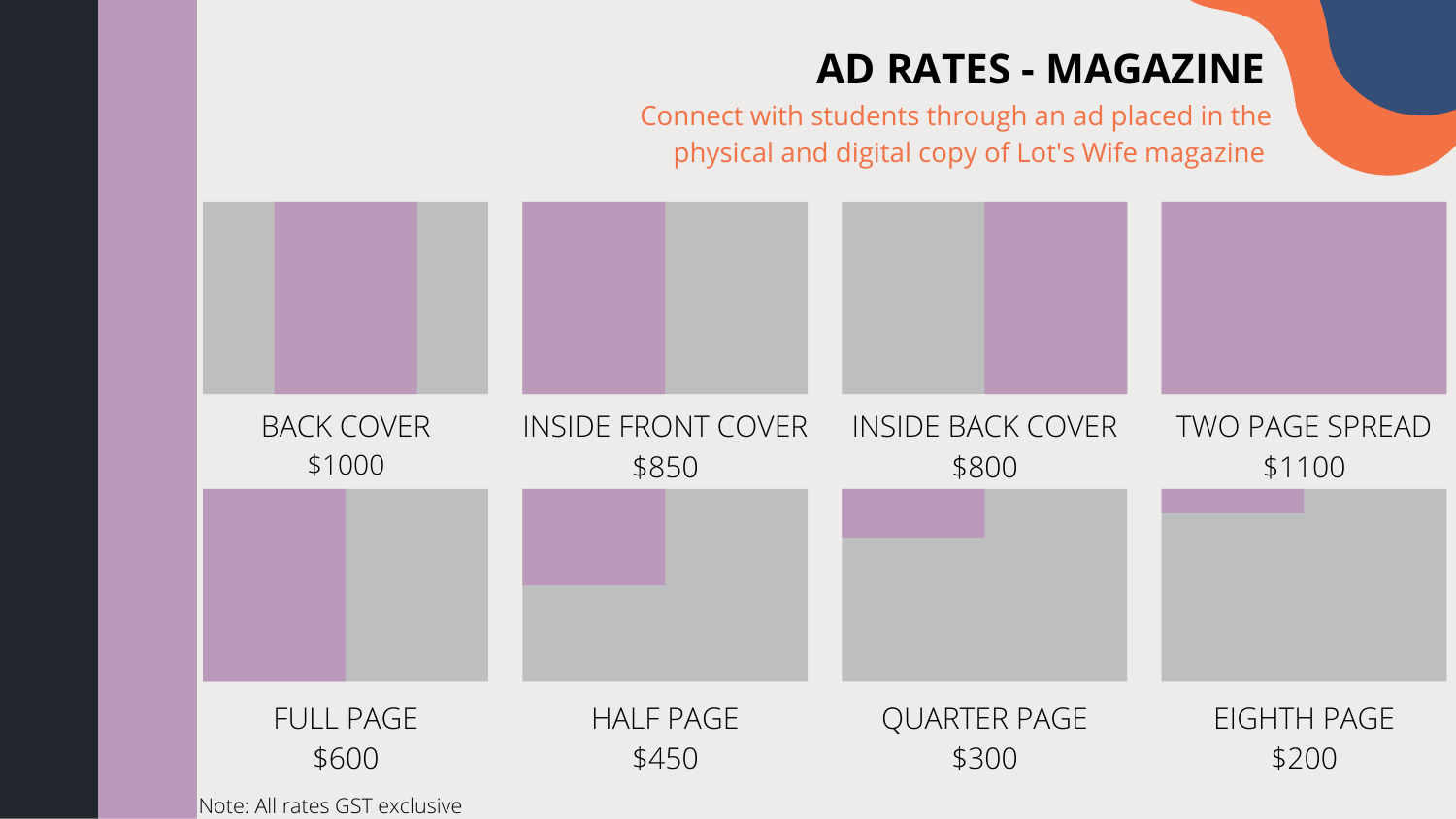# **AD RATES - DIGITAL**

# **Sponsored Article Social Media Web Banners Minor Web Ad**

**1 Week** \$550 **1 Month** \$990

A short article and image or a video posted on Lot's Wife Facebook (@MSA.LotsWife) and website.

|       | 1 Week 1 Month |
|-------|----------------|
| \$350 | \$650          |

An image or photo with a caption on the Lot's Wife Instagram (@LotsWifeMag) and Facebook (#MSA.LotsWife)

### **1 Week 1 Month** \$250 \$800

One large banner or three small banners displayed in prime positions on the Lot's Wife website homepage

> **rpe:** .JPG, .PNG, .mp4

# **1 Week 1 Month** \$175 \$650

**Link / Details:** Provide the website URL the user will be directed to clicking the banner

One large banner or three small banners displayed in less prominent positions on the lot's Wife website

## **Specifications**

**Link / Details:** Provide the website URL the user will be directed to clicking the banner

| <b>Dimensions: Custom</b> |                                                                               |  |
|---------------------------|-------------------------------------------------------------------------------|--|
| <b>Colour Mode: RGB</b>   |                                                                               |  |
| <b>Resolution</b> 72dpi   |                                                                               |  |
| <b>File Type:</b>         | .JPG, .JPEG, .GIF                                                             |  |
| <b>File Size</b>          | Not Restricted                                                                |  |
|                           | <b>Link / Details:</b> Provide a 500 word<br>article and images<br>inc. links |  |

### **Specifications**

**Colour Mode:** RGB

**Resolution** 72dpi

1170px/110px (W/H) 1500px/750px (W/H)

Not Restricted

# **Specifications**

**Dimensions:** 1170px/110px (W/H) 1500px/750px (W/H)

**Colour Mode:** RGB

**Resolution** 72dpi

**File Type:** .JPG, .PNG, .mp4

|                         | $\sim$ $\sim$ $\sim$ $\sim$ $\sim$ $\sim$ $\sim$ $\sim$<br><b>Dimensions:</b> $\frac{500 \text{px}}{4080 \text{px}}$ (W/H) | $\sim$ $\sim$ $\sim$<br><b>Dimensions:</b> |
|-------------------------|----------------------------------------------------------------------------------------------------------------------------|--------------------------------------------|
| <b>Colour Mode: RGB</b> |                                                                                                                            | <b>Colour Mode</b>                         |
| <b>Resolution</b>       | 72dpi                                                                                                                      | <b>Resolution</b>                          |
| <b>File Type:</b>       | .JPG, .JPEG, .mp4                                                                                                          | <b>File Type:</b>                          |
| <b>File Size</b>        | <b>Not Restricted</b>                                                                                                      | <b>File Size</b>                           |
|                         | <b>Link / Details: Provide a caption</b><br>for Instagram and                                                              | <b>Link / Details</b>                      |

**File Size** Not Restricted

# **Specifications**

Facebook

Note: All rates GST exclusive

Reach up to 7,251 students per week with Lot's Wife Digital Advertising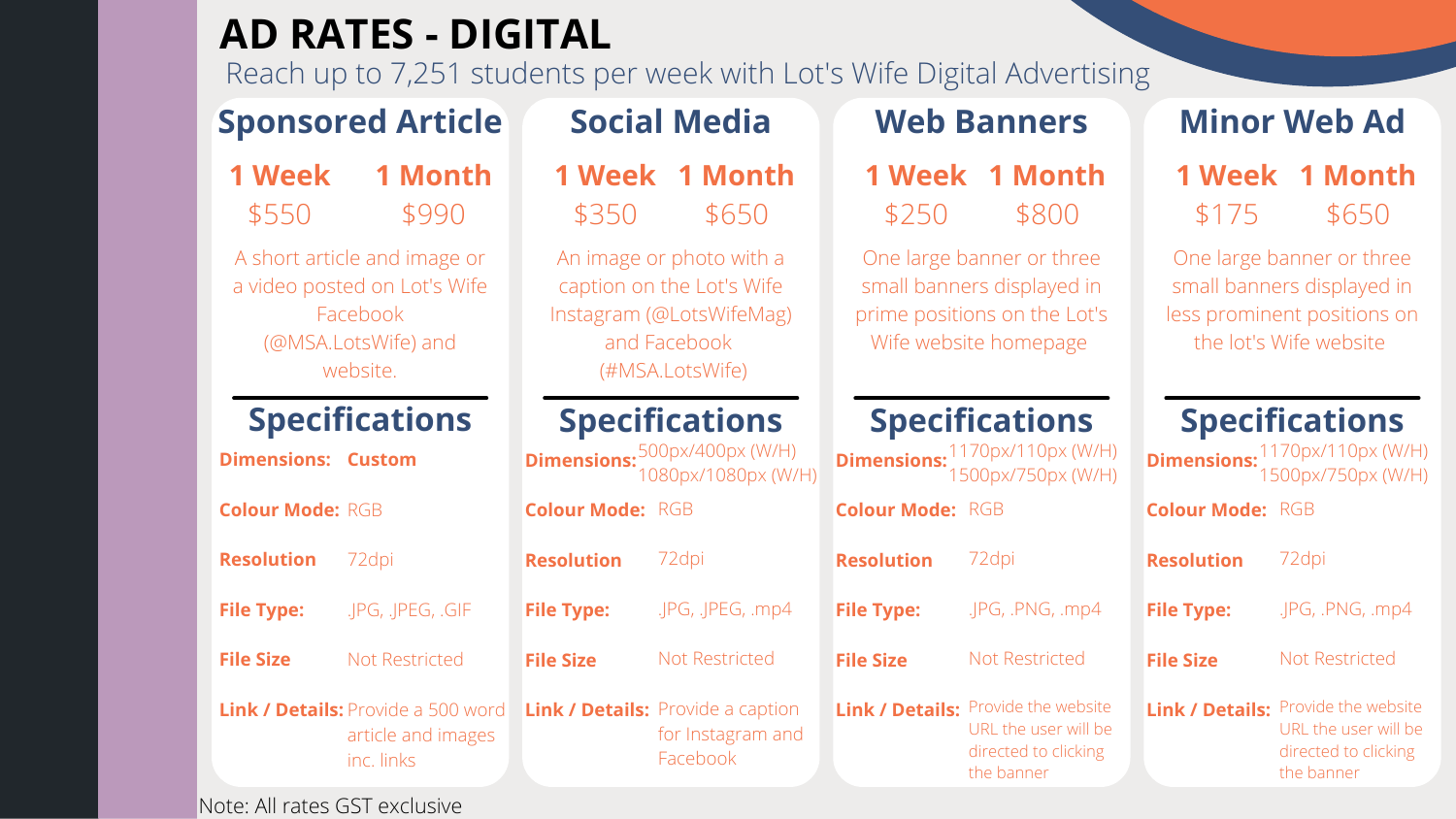# **BUNDLES & DISCOUNTS**

Take out multiple ads, or advertise in multiple editions for discounted ad rates.

MULTIPLE EDITIONS Two or more editions **for 10% off\*** Three or more editions **for 15% off\*** Five or more editions **for 20% off\***

**DISCOUNTS** Monash University receives 15% off Monash Clubs receive 15% off Not-for-profits receive 15% off

### BUNDLES

Socials **for 10% off\*** (Social Media + Sponsored Article) Digital **for 10% off\*** (Web + Social Media + Sponsored Article) All Media **for 15% off\*** (Print + Web + Social Media + Sponsored Article)

**Olivia Tait** msa-lotswife@monash.edu msa-lotswife@monash.edu **Dimitri Tsivelekis**

Level 1, Campus Centre 21 Chancellors Walk Monash University Clayton 3800

\*Discounts cannot be combined with other discounts or offers. Multiple edition discounts only apply when purchased in one transaction.

### CONTACT US

Note: All rates GST exclusive